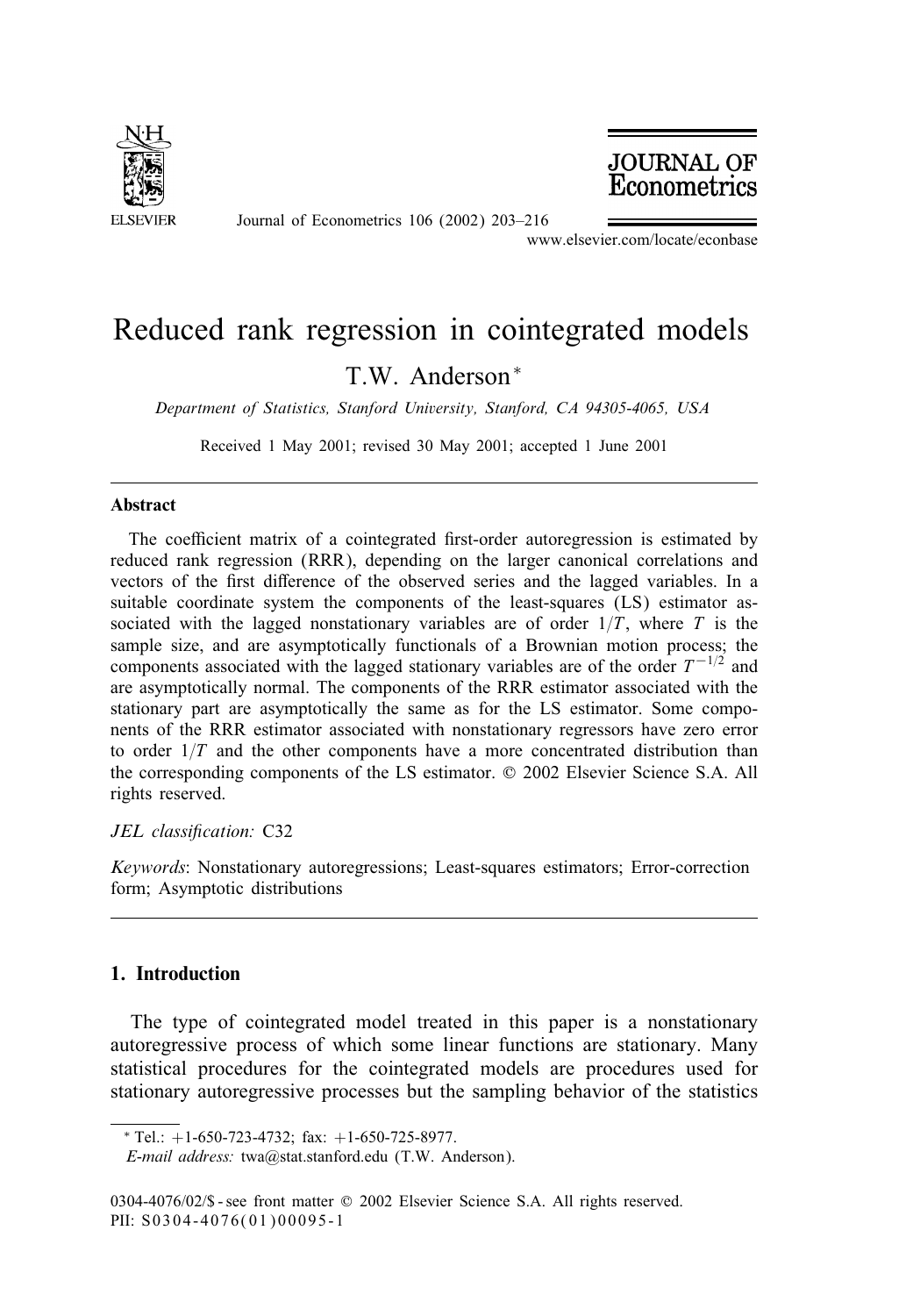reflects the nonstationarity property. The linear autoregressive model of finite order is formally a kind of linear regression. The procedure studied in this paper is the reduced rank regression (RRR) estimator of the coefficient matrix (Anderson, 1951). This estimator is compared with the least-squares (LS) estimator of the matrix and the improvement in efficiency is evaluated.

The classical regression model is

$$
\mathbf{Y}_t = \mathbf{B} \mathbf{X}_t + \mathbf{Z}_t, \tag{1.1}
$$

where  $\mathbf{Z}_t$  is an unobserved random vector disturbance of p components with  $\mathscr{E} \mathbf{Z}_t = \mathbf{0}$ ,  $\mathscr{E} \mathbf{Z}_t \mathbf{Z}_t' = \Sigma_{ZZ}$ , and  $\mathscr{E} \mathbf{X}_t \mathbf{Z}_t' = \mathbf{0}$ , and  $\mathbf{X}_t$  is an observed random vector of q components. In this paper we specify  $\mathscr{E}X_t = 0$  in order to concentrate on the properties of the covariances; in practice sample covariances are calculated in terms of deviations from sample means. Then  $\mathscr{E} \mathbf{X}_t \mathbf{X}_t = \mathbf{\Sigma}_{XX}$  and

$$
\mathscr{E}\mathbf{Y}_{t}\mathbf{Y}_{t}'=\mathbf{\Sigma}_{YY}=\mathbf{B}\mathbf{\Sigma}_{XX}\mathbf{B}'+\mathbf{\Sigma}_{ZZ}.\tag{1.2}
$$

Given a sample of T observations  $(Y_1, X_1), \ldots, (Y_T, X_T)$  the sample covariances are

$$
\mathbf{S}_{YY} = \frac{1}{T} \sum_{t=1}^{T} \mathbf{Y}_t \mathbf{Y}_t', \qquad \mathbf{S}_{XX} = \frac{1}{T} \sum_{t=1}^{T} \mathbf{X}_t \mathbf{X}', \qquad \mathbf{S}_{YY} = \frac{1}{T} \sum_{t=1}^{T} \mathbf{Y}_t \mathbf{X}_t'. \tag{1.3}
$$

The LS estimator of the coefficient matrix  $\bf{B}$  is

$$
\hat{\mathbf{B}} = \mathbf{S}_{\mathit{YX}} \mathbf{S}_{\mathit{XX}}^{-1}.\tag{1.4}
$$

Define the residuals as  $\hat{\mathbf{Z}}_t = \mathbf{Y}_t - \hat{\mathbf{B}}\mathbf{X}_t$ ,  $t = 1, \dots, T$ . The estimator of  $\Sigma_{ZZ}$  is

$$
\mathbf{S}_{\hat{\mathbf{Z}}\hat{\mathbf{Z}}} = \mathbf{S}_{YY} - \hat{\mathbf{B}}\mathbf{S}_{XX}\hat{\mathbf{B}}'.\tag{1.5}
$$

In many problems the rank of  $\bf{B}$  (or some submatrix of  $\bf{B}$ ) is specified to be  $k < \min(p, q)$ . For example, the limited information maximum likelihood (LIML) estimator of the vector  $\alpha$  satisfying  $\alpha'$ **B** = **0** in a simultaneous equation model requires the rank of **B** to be not greater than  $p-1$  (Anderson and Rubin, 1949). The reduced rank regression estimator of  $\bf{B}$  can be defined in terms of the solutions to the determinantal and vector equations

$$
|\hat{\mathbf{B}}\mathbf{S}_{XX}\hat{\mathbf{B}}' - t\mathbf{S}_{\hat{\mathbf{Z}}\hat{\mathbf{Z}}}| = 0, \tag{1.6}
$$

$$
\hat{\mathbf{B}}\mathbf{S}_{XX}\hat{\mathbf{B}}'\mathbf{f} = t\ \mathbf{S}_{\hat{\mathbf{Z}}\hat{\mathbf{Z}}}\mathbf{f}, \qquad \mathbf{f}'\mathbf{S}_{\hat{\mathbf{Z}}\hat{\mathbf{Z}}}\mathbf{f} = 1. \tag{1.7}
$$

Let the solutions to (1.6) be ordered  $t_1 < \cdots < t_p$ , and define the vector  $f_i$ as the solution to (1.7) for  $t = t_i$ . Then define

$$
\mathbf{F} = (\mathbf{f}_{n+1}, \dots, \mathbf{f}_p),\tag{1.8}
$$

where  $n = p - k$ . Then the RRR estimator of **B** is

$$
\hat{\mathbf{B}}_k = \mathbf{S}_{\hat{\mathbf{Z}}\hat{\mathbf{Z}}} \mathbf{F} \mathbf{F}' \hat{\mathbf{B}}.\tag{1.9}
$$

Note that  $\mathbf{B}_k$  is the product AC of the  $p \times k$  matrix  $\mathbf{A} = \mathbf{S}_{\hat{\mathcal{I}}\hat{\mathcal{I}}}\mathbf{F}$  and the  $k \times p$ matrix  $\mathbf{C} = \mathbf{F}'\hat{\mathbf{B}}$ . A and C are normalized by  $\mathbf{A}'\mathbf{S}_{\hat{Z}\hat{Z}}^{-1}\mathbf{A} = \mathbf{I}$  and  $\mathbf{C}\mathbf{S}_{XX}\mathbf{C}' = \mathbf{T} =$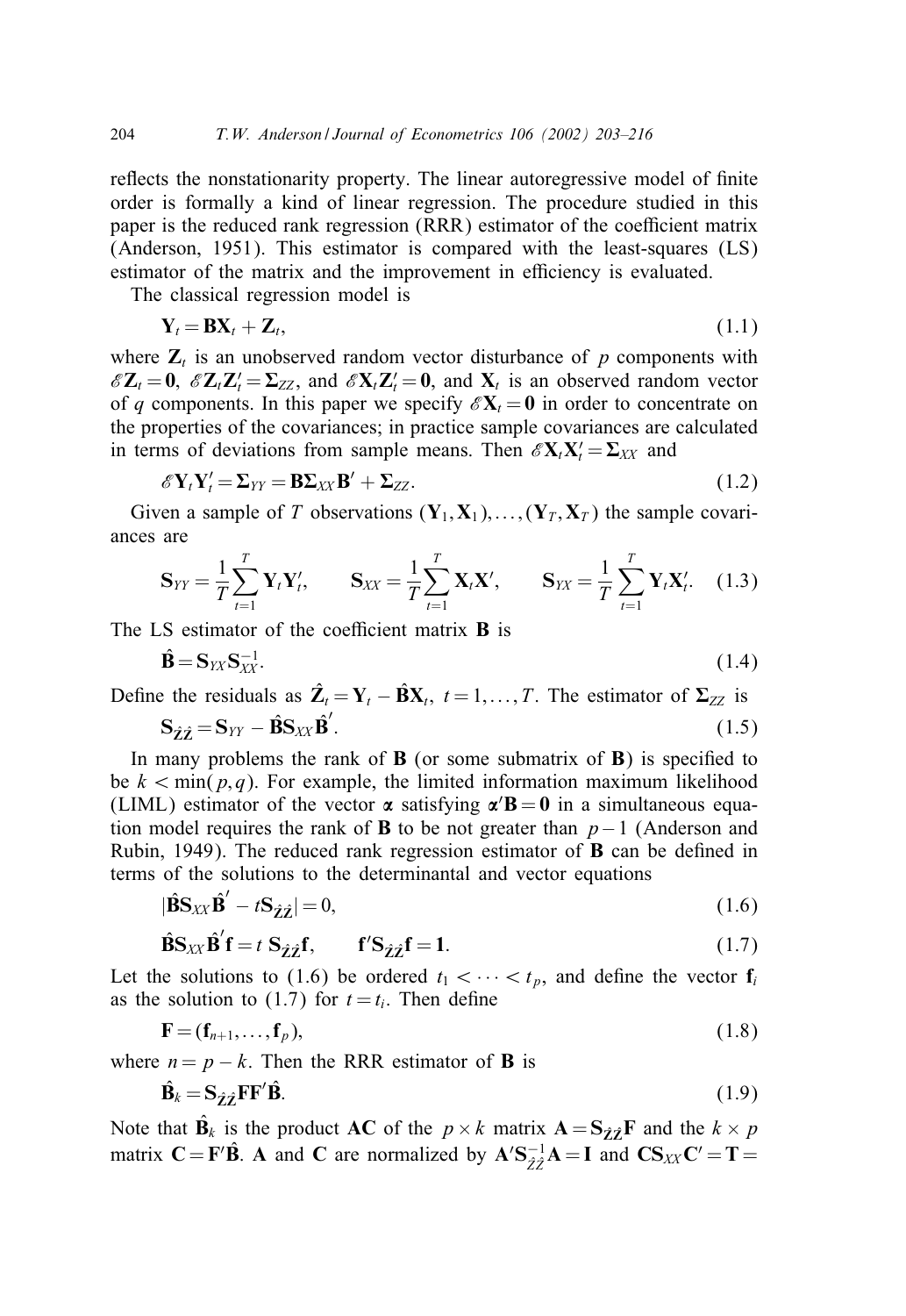$diag(t_{n+1},...,t_p)$ . This estimator was derived by Anderson (1951) as the maximum likelihood estimator when  $\mathbf{Z}_1, \ldots, \mathbf{Z}_T$  are normally independently distributed.

Alternatively, the RRR estimator is

$$
\hat{\mathbf{B}}_k = \mathbf{S}_{YX} \hat{\boldsymbol{\Gamma}} \hat{\boldsymbol{\Gamma}}',\tag{1.10}
$$

where  $\hat{\Gamma} = (\hat{\gamma}_{n+1},...,\hat{\gamma}_p)$  and  $\hat{\gamma}_i$  is the solution to

$$
\mathbf{S}_{XY}\mathbf{S}_{YY}^{-1}\mathbf{S}_{YX}\hat{\mathbf{y}} = r^2\mathbf{S}_{XX}\hat{\mathbf{y}}, \qquad \hat{\mathbf{y}}'\mathbf{S}_{XX}\hat{\mathbf{y}} = 1 \tag{1.11}
$$

and  $r_i^2 = t_i/(1+t_i)$  is the square of the *i*th canonical correlation between Y and **X**. In the form (1.10) the matrices  $S_{YX} \hat{\Gamma}$  and  $\hat{\Gamma}'$  are normalized by  $\hat{\Gamma}' S_{XX} \hat{\Gamma} = I$ and  $({\bf S}_{YX}\hat{\bf \Gamma})'{\bf S}_{YY}^{-1}({\bf S}_{YX}\hat{\bf \Gamma}_{1}) = \hat{\bf \Gamma}'{\bf S}_{XY}{\bf S}_{YY}^{-1}{\bf S}_{YX}\hat{\bf \Gamma} = \hat{\bf R}^2 = \text{diag}(r_{n+1}^2,\ldots,r_{p}^2)$ <sup>p</sup>). The asymptotic distribution of  $\hat{\mathbf{B}}_k$  in this model has been given and discussed by Anderson (1999).

An autoregressive process

$$
\mathbf{Y}_t = \mathbf{B} \mathbf{Y}_{t-1} + \mathbf{Z}_t \tag{1.12}
$$

has the form of (1.1) with  $X_t$  replaced by  $Y_{t-1}$ . The process is stationary if the roots of

$$
|\mathbf{B} - \lambda \mathbf{I}| = 0 \tag{1.13}
$$

satisfy  $|\lambda_i|$  < 1. In this case (1.12) can be solved repeatedly so that

$$
\mathbf{Y}_{t} = \sum_{s=0}^{\infty} \mathbf{B}^{s} \mathbf{Z}_{t-s}
$$
 (1.14)

with covariance matrix

$$
\Sigma_{YY} = \sum_{s=0}^{\infty} \mathbf{B}^s \Sigma_{ZZ} \mathbf{B}^s.
$$
 (1.15)

The LS estimator is  $(1.4)$  and the RRR estimator is  $(1.9)$  and  $(1.10)$  with the  $X_t$  replaced by  $Y_{t-1}$ . In econometric models some components of  $X_t$  can be exogenous variables and some can be components of  $Y_{t-1}$  [as noted by Anderson (1951)].

The likelihood ratio criterion (LRC) for testing the null hypothesis that the rank of **B** is  $k$  is

$$
-2\log\text{LRC} = -T\sum_{i=1}^{n}\log(1 - r_i^2),\tag{1.16}
$$

when  $n = p - k$ . The limiting distribution of (1.16) is  $\chi^2$  with  $(p - k)(q - k)$ degrees of freedom (Anderson, 1951) when the null hypothesis is true.  $(q = p)$ for the AR model.)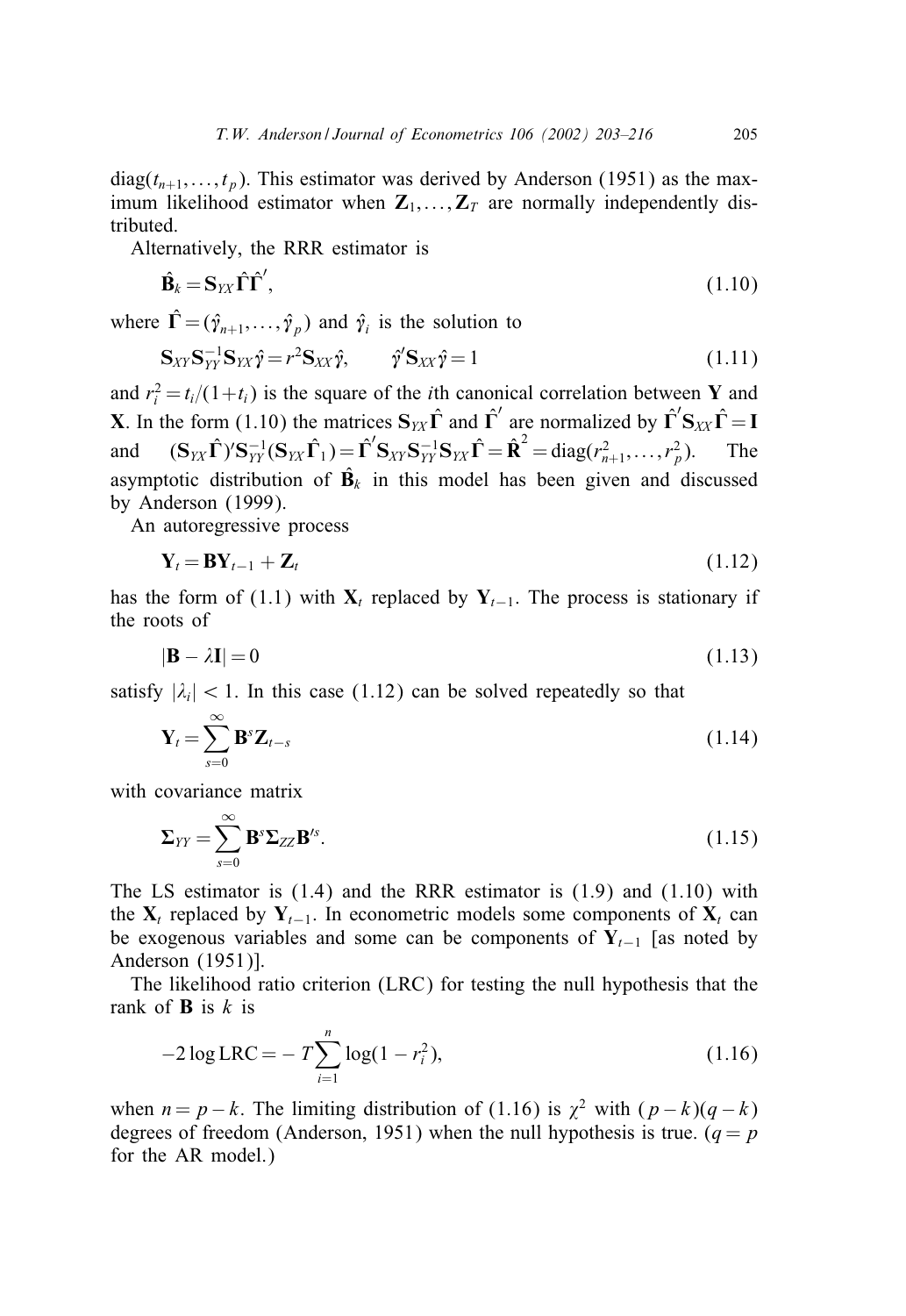## 2. Nonstationary models; cointegration

## 2.1. The cointegrated first-order autoregression

The AR process is nonstationary if  $|\lambda_i| \geq 1$  for at least one *i*. A special case is **B** = **I**; then  $\lambda_i = 1, i = 1, \ldots, p$ , and the model is  $Y_t = Y_{t-1} + Z_t$ . For  $Y_0 = 0$ we obtain  $Y_t = \sum_{s=0}^{t-1} Z_{t-s}$  and  $\mathscr{E}Y_t Y_t' = t \Sigma_{ZZ}$ . We say  $\{Y_t\}$  is integrated of order 1; in symbols  ${Y_t} \in I(1)$ . Note that the first difference  $\Delta Y_t = Y_t Y_{t-1} = Z_t$  is integrated of order 0; { $\Delta Y_t$ } ∈  $I(0)$ .

A model is "cointegrated of order n" if  $\lambda_i = 1, i = 1, \ldots, n$ , and  $|\lambda_i| < 1, i =$  $n+1,\ldots,p$ . The "error-correction form" of the model is

$$
\Delta \mathbf{Y}_t = \mathbf{\Pi} \mathbf{Y}_{t-1} + \mathbf{Z}_t, \tag{2.1}
$$

where  $\Pi = \mathbf{B} - \mathbf{I}$ . Then *n* of the eigenvalues of  $\Pi$  are 0. Note that (2.1) is of the form of (1.1) with  $Y_t$  replaced by  $\Delta Y_t$  and  $X_t$  replaced by  $Y_{t-1}$ . The LS estimator of  $\Pi$  and the RRR estimator have the forms of those given in Section 1.

Define

$$
\mathbf{S}_{\Delta Y, \Delta Y} = \frac{1}{T} \sum_{t=1}^{T} \Delta \mathbf{Y}_{t} \Delta \mathbf{Y}_{t}', \qquad \mathbf{S}_{\Delta Y, \bar{Y}} = \frac{1}{T} \sum_{t=1}^{T} \Delta \mathbf{Y}_{t} \mathbf{Y}_{t-1}',
$$
\n
$$
\mathbf{S}_{\bar{Y}\bar{Y}} = \frac{1}{T} \sum_{t=1}^{T} \mathbf{Y}_{t-1} \mathbf{Y}_{t-1}'. \tag{2.2}
$$

The LS estimator of  $\Pi$  is

$$
\hat{\Pi} = \mathbf{S}_{\Delta Y, \bar{Y}} \mathbf{S}_{\bar{Y}\bar{Y}}^{-1}.
$$
\n(2.3)

To find the RRR estimator we solve

$$
|\mathbf{S}_{\bar{Y},\Delta Y}\mathbf{S}_{\Delta Y,\Delta Y}^{-1}\mathbf{S}_{\Delta Y,\bar{Y}} - r^2\mathbf{S}_{\bar{Y}\bar{Y}}| = 0
$$
\n(2.4)

for  $r_1^2 < \cdots < r_p^2$ . Then  $\hat{\gamma}_i$  is the solution to

$$
\mathbf{S}_{\bar{Y},\Delta Y} \mathbf{S}_{\Delta Y,\Delta Y}^{-1} \mathbf{S}_{\Delta Y,\bar{Y}} \hat{\gamma} = r^2 \mathbf{S}_{\bar{Y}\bar{Y}} \hat{\gamma}, \qquad \hat{\gamma}' \mathbf{S}_{\bar{Y}\bar{Y}} \hat{\gamma} = 1.
$$
 (2.5)

Then the RRR estimator of  $\Pi$  is

$$
\hat{\mathbf{\Pi}}_k = \mathbf{S}_{\Delta Y, \tilde{Y}} \hat{\mathbf{\Gamma}} \hat{\mathbf{\Gamma}}'.
$$
\n(2.6)

## *2.2. Transformation*

In order to study the behavior of  $\hat{\Pi}$  and  $\hat{\Pi}_k$  we want to change coordinates so as to distinguish the nonstationary and stationary dimensions. We shall assume the following condition.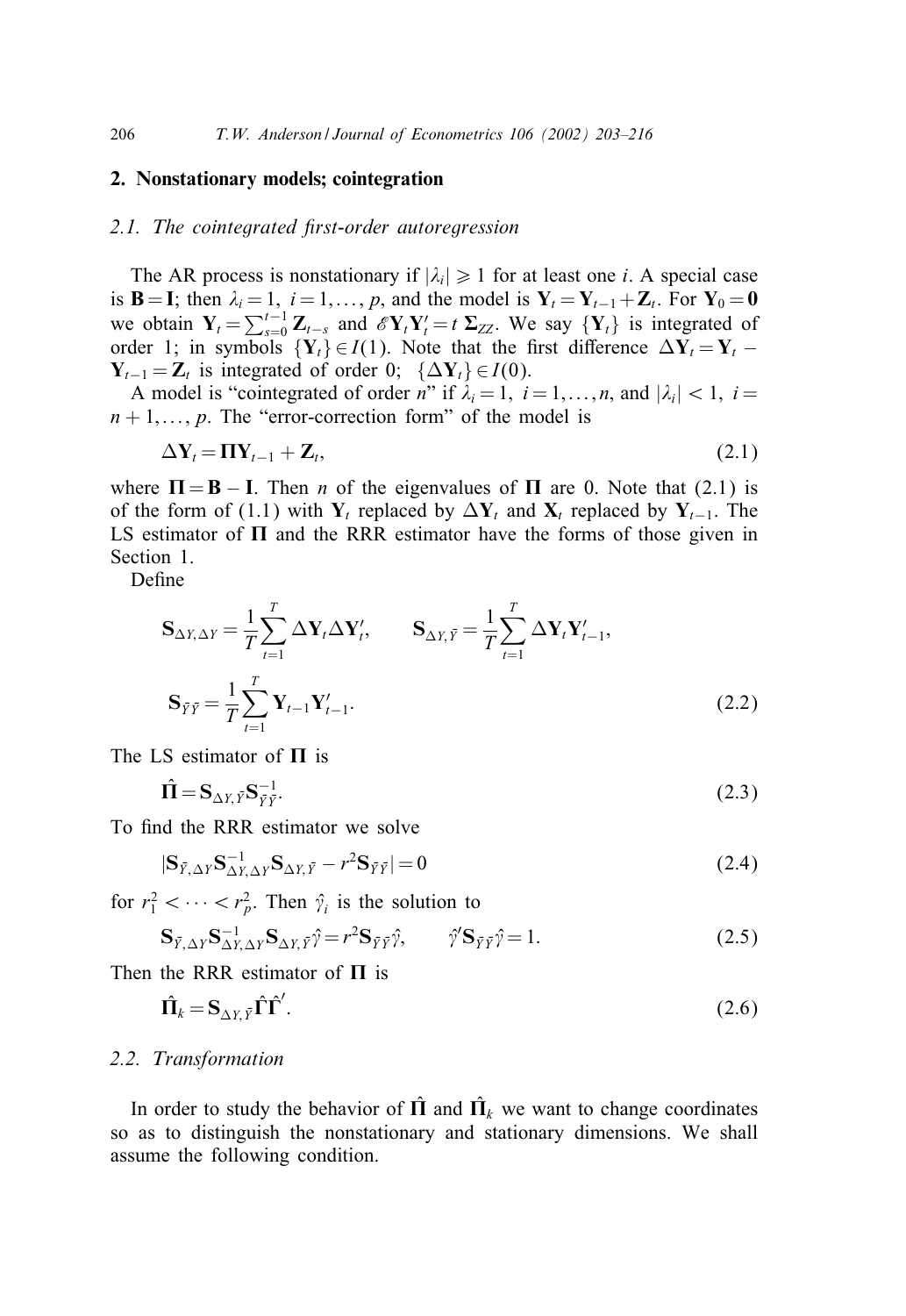*Condition A.* There are *n* linearly independent solutions to

$$
\Pi = 0,\tag{2.7}
$$

where *n* is the multiplicity of  $\lambda = 1$  as a root of the characteristic equation  $|\mathbf{B} - \lambda \mathbf{I}| = 0.$ 

Let the solutions of (2.7) be assembled into the matrix  $\mathbf{\Omega}_1 = (\omega_1, \ldots, \omega_n);$ then  $\Omega_1' \Pi = 0$  and the rank of  $\Omega_1$  is *n*. Note that (2.7) is equivalent to  $\omega'$ **B** =  $\omega'$ . This assumption implies that {Y<sub>t</sub>} is *I*(1).

Condition A implies that the rank of  $\Pi$  is  $k = p - n$ , and there exists a  $p \times k$  matrix  $\Omega_2$  such that

$$
\Omega_2'\Pi = \Upsilon_{22}\Omega_2',\tag{2.8}
$$

 $\Upsilon_{22}$  is nonsingular, and  $\Omega = (\Omega_1, \Omega_2)$  is nonsingular. Define

$$
\mathbf{X}_{t} = \begin{bmatrix} \mathbf{X}_{1t} \\ \mathbf{X}_{2t} \end{bmatrix} = \begin{bmatrix} \mathbf{\Omega}_{1}' \mathbf{Y}_{t} \\ \mathbf{\Omega}_{2}' \mathbf{Y}_{t} \end{bmatrix}, \qquad \mathbf{W}_{t} = \begin{bmatrix} \mathbf{W}_{1t} \\ \mathbf{W}_{2t} \end{bmatrix} = \begin{bmatrix} \mathbf{\Omega}_{1}' \mathbf{Z}_{t} \\ \mathbf{\Omega}_{2}' \mathbf{Z}_{t} \end{bmatrix}.
$$
 (2.9)

Then  $(\Delta X'_{1t}, X'_{2t})$  constitutes a stationary process. These results have been shown in Anderson (2000, 2001b), see also Johansen (1995).

The transformed process  $X_t$  satisfies the autoregressive model

$$
\mathbf{X}_t = \mathbf{\Psi} \mathbf{X}_{t-1} + \mathbf{W}_t, \tag{2.10}
$$

$$
\Delta \mathbf{X}_t = \mathbf{\hat{Y}} \mathbf{X}_{t-1} + \mathbf{W}_t, \tag{2.11}
$$

where

 $\omega'$ 

$$
\Psi = \Omega' B (\Omega')^{-1},\tag{2.12}
$$

$$
\Upsilon = \Omega' \Pi(\Omega')^{-1} = \Psi - I = \begin{bmatrix} 0 & 0 \\ 0 & \Upsilon_{22} \end{bmatrix}.
$$
 (2.13)

In terms of subvectors the process  $\{X_t\}$  is generated by

$$
\mathbf{X}_{1t} = \mathbf{X}_{1,t-1} + \mathbf{W}_{1t},\tag{2.14}
$$

$$
\mathbf{X}_{2t} = \mathbf{\Psi}_{22} \mathbf{X}_{2,t-1} + \mathbf{W}_{2t}.
$$
 (2.15)

Let  $X_{10} = X_{1,-1} = \cdots = 0$  and  $W_{10} = W_{1,-1} = \cdots = 0$ . Then  $X_{1t} = \sum_{s=0}^{t-1} W_{1,t-s}$ constitutes a random walk, and  $\{X_{2t}\}\$ is a stationary process.

# 3. Asymptotic distribution of the LS estimator

## *3.1. Asymptotic distribution of the sample covariances*

The LS estimator of 
$$
\Upsilon
$$
 in (2.11) is  
\n
$$
\hat{\Upsilon} = \mathbf{S}_{\Delta X, \hat{X}} \mathbf{S}_{\bar{X}\bar{X}}^{-1},
$$
\n(3.1)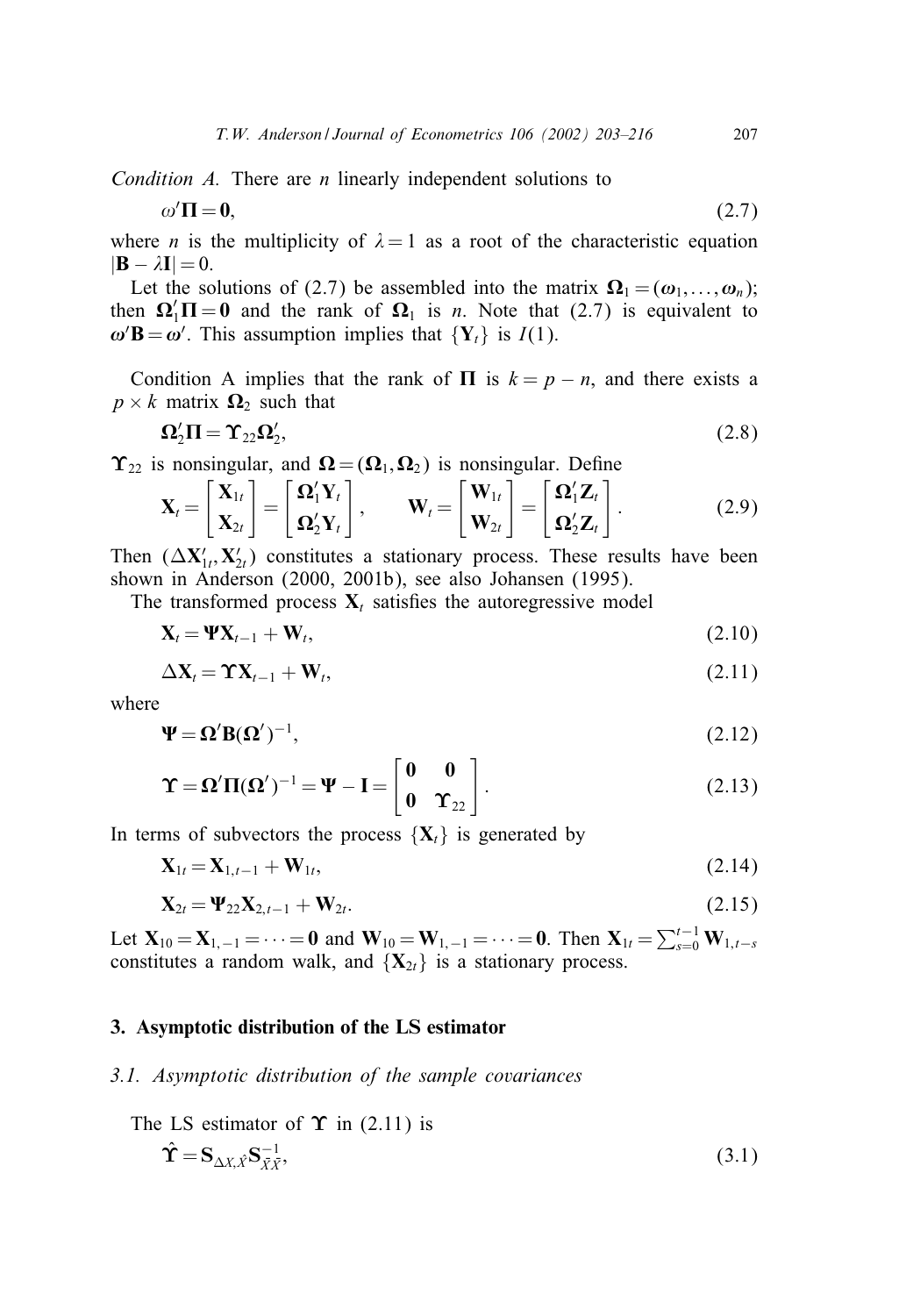where

$$
\mathbf{S}_{\Delta X, \Delta X} = \frac{1}{T} \sum_{t=1}^{T} \Delta \mathbf{X}_t \Delta \mathbf{X}_t', \qquad \mathbf{S}_{\Delta X, \bar{X}} = \frac{1}{T} \sum_{t=1}^{T} \Delta \mathbf{X}_t \mathbf{X}_{t-1}',
$$
  

$$
\mathbf{S}_{\bar{X}\bar{X}} = \frac{1}{T} \sum_{t=1}^{T} \mathbf{X}_{t-1} \mathbf{X}_{t-1}'. \qquad (3.2)
$$

The deviation of the estimator from the process parameter is

$$
\Upsilon - \Upsilon = \Psi - \Psi = S_{W\bar{X}} S_{\bar{X}\bar{X}}^{-1}.
$$
\n(3.3)

To study the behavior of this statistic we need to distinguish the random walk dimensions from the stationary process dimensions. When  $X_t$  is partitioned into subvectors of *n* and *k* components  $X_t = (X'_{1t}, X'_{2t})'$ , respectively, we may use the notation

$$
\mathbf{S}_{W\bar{X}} = (\mathbf{S}_{W\bar{X}}^{1}, \mathbf{S}_{W\bar{X}}^{2}) \begin{bmatrix} \mathbf{S}_{W\bar{X}}^{11} & \mathbf{S}_{W\bar{X}}^{12} \\ \mathbf{S}_{W\bar{X}}^{21} & \mathbf{S}_{W\bar{X}}^{22} \end{bmatrix} .
$$
 (3.4)

Since  $\{X_{1t}\}\$ is a random walk, we need to define a Brownian motion in order to describe the asymptotic distribution of some covariance submatrices. Consider a sequence of random vectors  $\{W_t\}$  with  $\mathscr{E}W_t = 0$  and  $\mathscr{E} \mathbf{W}_t \mathbf{W}_t' = \sum_{WW} \mathbf{\Omega} \mathbf{\Sigma}_{ZZ} \mathbf{\Omega}$ . Define  $\mathbf{X}(u)$  as the weak limit of

$$
\frac{1}{\sqrt{T}}\sum_{t=1}^{[Tu]} \mathbf{W}_t = \sqrt{u} \frac{1}{\sqrt{T}u} \sum_{t=1}^{[Tu]} \mathbf{W}_t, \quad 0 \le u \le 1.
$$
 (3.5)

For fixed u the limiting distribution of (3.5) is  $N(\mathbf{0}, u\mathbf{\Sigma}_{WW})$  and increments are independent. We partition the vector  $X(u)$  into n and k components as  $X(u) = (X'_1(u), X'_2(u))' = X(u)$ . Then

$$
\frac{1}{T}\mathbf{S}_{\bar{X}\bar{X}}^{11} = \frac{1}{T^2}\sum_{t=1}^{T} \mathbf{X}_{1,t-1}\mathbf{X}_{1,t-1}' = \frac{1}{T}\sum_{t=1}^{T} \frac{1}{\sqrt{T}}\sum_{r=0}^{t-2} \mathbf{W}_{1,t-1-r}\frac{1}{\sqrt{T}}\sum_{s=0}^{t-2} \mathbf{W}_{1,t-1-s}'
$$
\n
$$
\xrightarrow{d} \int_{0}^{1} \mathbf{X}_{1}(u)\mathbf{X}_{1}'(u) du = \mathbf{I}_{11}.
$$
\n(3.6)

See Billingsley (1968) or Johansen (1995), for example.

The second subvector  $X_{2t} = \Psi_2 X_{2,t-1} + W_t$ ,  $t = ..., -1, 0, 1, ...$  generates a stationary process  $\mathbf{X}_{2t} = \sum_{s=0}^{\infty} \mathbf{\Psi}_{2}^{s} \mathbf{W}_{2,t-s}$ . Hence

$$
\mathbf{S}_{\bar{X}\bar{X}}^{22} = \frac{1}{T} \sum_{t=1}^{T} \mathbf{X}_{2,t-1} \mathbf{X}_{2,t-1}' \xrightarrow{\mathbf{p}} \Sigma_{XX}^{22} = \sum_{s=0}^{\infty} \mathbf{\Psi}_{22}^{s} \Sigma_{WW}^{22} \mathbf{\Psi}_{22}^{rs}.
$$
 (3.7)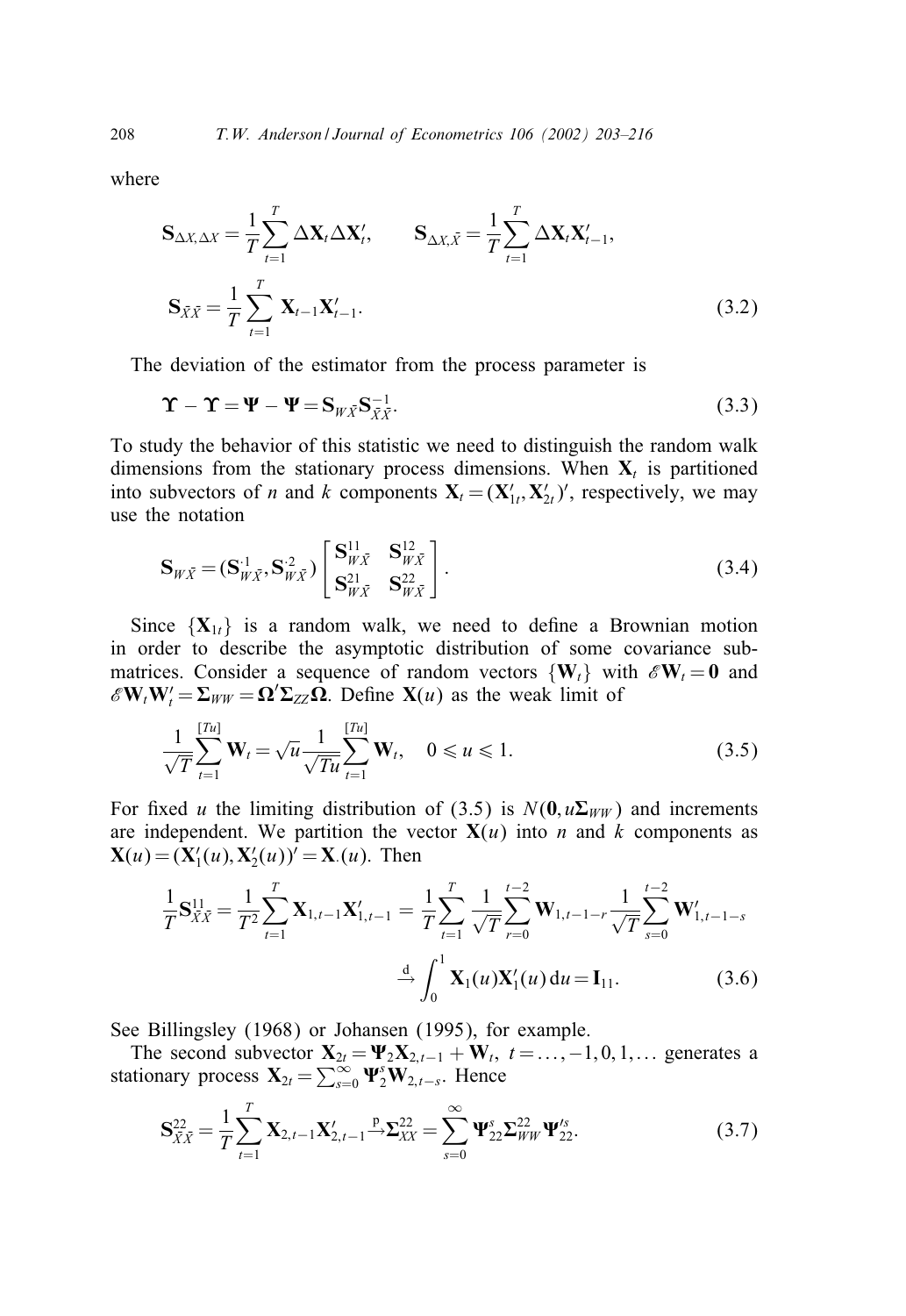Before treating  $S^{21}$  we consider

$$
\mathbf{S}_{\Delta X,\bar{X}} = \begin{bmatrix} \mathbf{S}_{\Delta X,\bar{X}}^{11} & \mathbf{S}_{\Delta X,\bar{X}}^{12} \\ \mathbf{S}_{\Delta X,\bar{X}}^{21} & \mathbf{S}_{\Delta X,\bar{X}}^{22} \end{bmatrix} = \begin{bmatrix} \mathbf{0} & \mathbf{0} \\ \mathbf{\Upsilon}_{22} \mathbf{S}_{\bar{X}\bar{X}}^{21} & \mathbf{\Upsilon}_{22} \mathbf{S}_{\bar{X}\bar{X}}^{22} \end{bmatrix} + \begin{bmatrix} \mathbf{S}_{W\bar{X}}^{11} & \mathbf{S}_{W\bar{X}}^{12} \\ \mathbf{S}_{W\bar{X}}^{21} & \mathbf{S}_{W\bar{X}}^{22} \end{bmatrix} . \tag{3.8}
$$

We have

$$
\mathbf{S}_{W\bar{X}}^{1} = \frac{1}{T} \sum_{t=1}^{T} \mathbf{W}_{t} \mathbf{X}_{1,t-1}^{\prime}
$$

$$
\stackrel{\text{d}}{\rightarrow} \int_{0}^{1} \mathbf{d} \mathbf{X}(u) \mathbf{X}_{1}^{\prime}(u) = \mathbf{J}_{\cdot 1} = \begin{bmatrix} \mathbf{J}_{11} \\ \mathbf{J}_{21} \end{bmatrix},
$$
(3.9)

$$
\mathbf{S}_{W\bar{X}}^2 = \frac{1}{T} \sum_{t=1}^T \mathbf{W}_t \mathbf{X}_{2,t-1}'
$$
  

$$
\xrightarrow{P} \Sigma_{W\bar{X}}^2 = \mathbf{0}.
$$
 (3.10)

Since  $\{W_t, X_{2t}\}\$ is stationary

$$
\mathbf{S}_{W\bar{X}}^{* \text{-} 2} = \sqrt{T} \mathbf{S}_{W\bar{X}}^{* 2} \stackrel{d}{\longrightarrow} N(\mathbf{0}, \text{ ).} \tag{3.11}
$$

We use summation by parts to evaluate

$$
\mathbf{S}_{\Delta X, \bar{X}}^{21} = \frac{1}{T} \sum_{t=1}^{T} \Delta \mathbf{X}_{2t} \mathbf{X}_{1, t-1}'
$$
  
\n
$$
= \frac{1}{T} \left[ \mathbf{X}_{2T} \mathbf{X}_{1T}' - \sum_{t=1}^{T} \mathbf{X}_{2t} \Delta \mathbf{X}_{1t}' \right]
$$
  
\n
$$
= \frac{1}{T} \left[ \mathbf{X}_{2T} \mathbf{X}_{1T}' - \sum_{t=1}^{T} (\mathbf{\Psi}_{2} \mathbf{X}_{2, t-1} + \mathbf{W}_{2t}) \mathbf{W}_{1t}' \right]
$$
  
\n
$$
\xrightarrow{P} -\sum_{WW}^{21}.
$$
 (3.12)

Note that

tr
$$
(T^{-1}\mathbf{X}_{2T}\mathbf{X}'_{1T})(T^{-1}\mathbf{X}_{2T}\mathbf{X}'_{1T})' = (T^{-3/2}\mathbf{X}'_{1T}\mathbf{X}_{1T})(\text{tr } T^{-1/2}\mathbf{X}_{2T}\mathbf{X}'_{2T}) \stackrel{\text{p}}{\rightarrow} 0.
$$
 (3.13)

Then from (3.8),  $|\Upsilon_{22}| \neq 0$ , and  $S^{21}_{W\bar{X}}$  $\stackrel{p}{\rightarrow}$ **J**<sub>21</sub>, we conclude that

$$
\mathbf{S}_{\bar{X}\bar{X}}^{21} = \mathbf{\Upsilon}_{22}^{-1} (\mathbf{S}_{\Delta X, \bar{X}}^{21} - \mathbf{S}_{W\bar{X}}^{21})
$$
(3.14)

$$
\stackrel{\text{d}}{\rightarrow} -\Upsilon_{22}^{-1}(\mathbf{J}_{21}+\Sigma_{WW}^{21}). \tag{3.15}
$$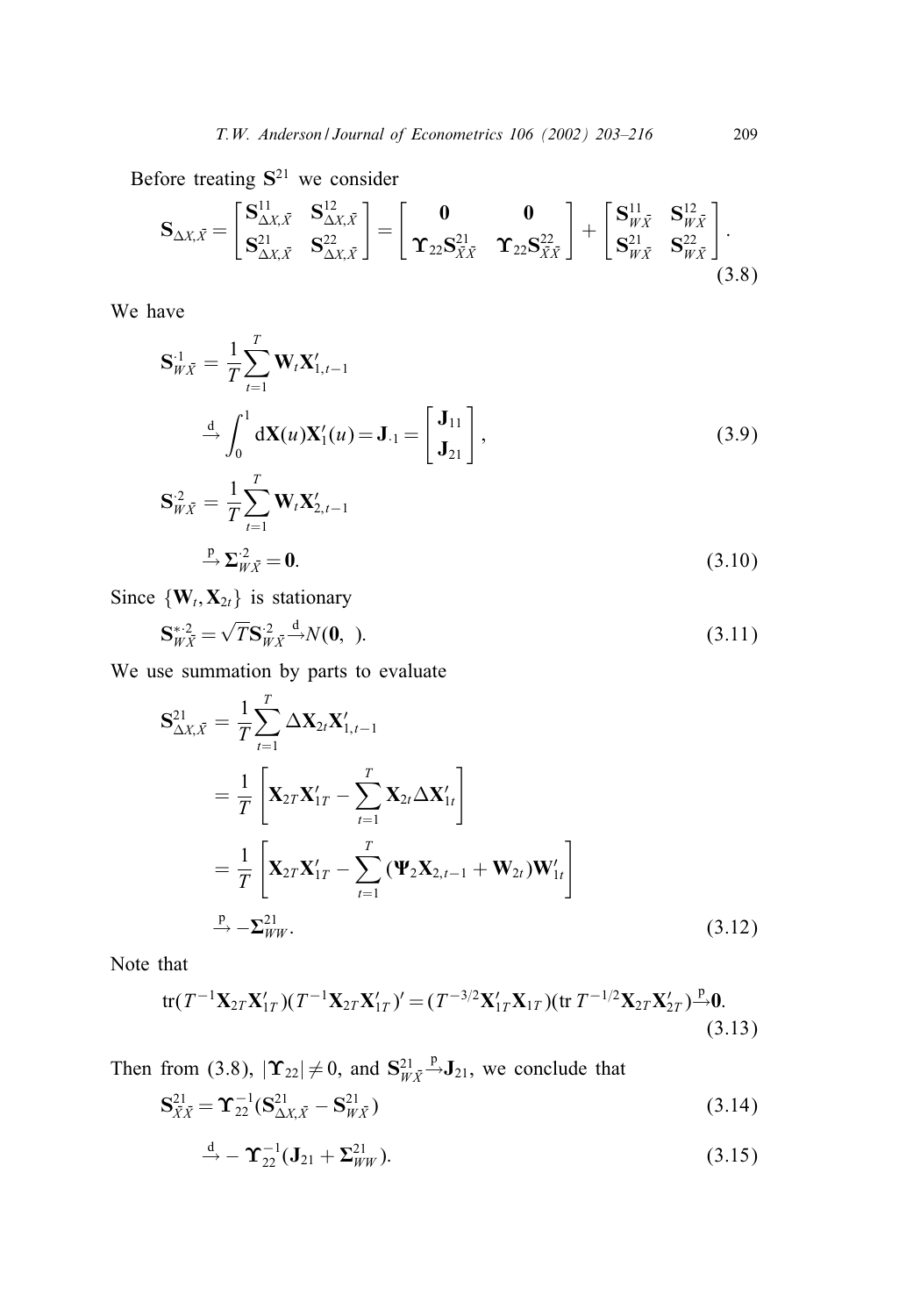Hence  $T^{-1/2}S^{21}_{\bar{X}\bar{X}}$  $\stackrel{p}{\rightarrow}$ 0. We summarize as

$$
\begin{bmatrix}\n\frac{1}{T}\mathbf{S}_{\bar{X}\bar{X}}^{11} & \frac{1}{\sqrt{T}}\mathbf{S}_{\bar{X}\bar{X}}^{12} \\
\frac{1}{\sqrt{T}}\mathbf{S}_{\bar{X}\bar{X}}^{21} & \mathbf{S}_{\bar{X}\bar{X}}^{22}\n\end{bmatrix} \stackrel{d}{\rightarrow} \begin{bmatrix}\n\mathbf{I}_{11} & \mathbf{0} \\
\mathbf{0} & \Sigma_{\bar{X}\bar{X}}^{22}\n\end{bmatrix}.
$$
\n(3.16)

More details are given in Anderson (2000).

## *3.2. Asymptotic distribution of the LS estimator*

It will be convenient to use the notation  $vec A = (a'_1, ..., a'_p)'$  for  $A =$  $(\mathbf{a}_1, \dots, \mathbf{a}_p)$ . A useful relation is vec **ABC** =  $(\mathbf{C}' \otimes \mathbf{A})$  vec **B**.

*Theorem 1. Suppose*  $W_1, W_2, \ldots$  *are independently distributed with*  $\mathscr{E}W_t = 0$ ,  $\mathscr{E} \mathbf{W}_t \mathbf{W}_t' = \sum_{WW}$ , and  $\mathscr{E} \mathbf{W}_t \mathbf{X}_{t-s}' = \mathbf{0}$ ,  $s = 1, 2, \dots$ . Then

$$
[\sqrt{T}(\hat{\mathbf{T}}_{-1}-\mathbf{\hat{T}}_{-1}), \mathbf{\hat{T}}_{-2}-\mathbf{\hat{T}}_{-2}] \xrightarrow{p} \mathbf{0}, \qquad (3.17)
$$

$$
[T(\hat{\mathbf{T}}_{.1} - \mathbf{T}_{.1}), \sqrt{T}(\hat{\mathbf{T}}_{.2} - \mathbf{T}_{.2})] \xrightarrow{d} [\mathbf{J}_{.1}\mathbf{I}_{11}^{-1}, \mathbf{S}_{W\tilde{X}}^{*2}(\Sigma_{XX}^{22})^{-1}]
$$
(3.18)

*and*

$$
\text{vec } \mathbf{S}_{W\bar{X}}^{* \cdot 2} \stackrel{\mathrm{d}}{\rightarrow} \mathcal{N}(\mathbf{0}, \mathbf{\Sigma}_{XX}^{22} \otimes \mathbf{\Sigma}_{WW}). \tag{3.19}
$$

*Proof.* To demonstrate (3.17) write

$$
\left[\sqrt{T}(\hat{\mathbf{T}}_{\cdot 1} - \mathbf{T}_{\cdot 1}), \hat{\mathbf{T}}_{\cdot 2} - \mathbf{T}_{\cdot 2}\right] = \left[\frac{1}{\sqrt{T}}\mathbf{S}_{W\bar{X}}^1, \mathbf{S}_{W\bar{X}}^2\right] \left[\begin{array}{cc} \frac{1}{T}\mathbf{S}_{\bar{X}\bar{X}}^{11} & \frac{1}{\sqrt{T}}\mathbf{S}_{\bar{X}\bar{X}}^{12} \\ \frac{1}{\sqrt{T}}\mathbf{S}_{\bar{X}\bar{X}}^{21} & \mathbf{S}_{\bar{X}\bar{X}}^{22} \end{array}\right]^{-1}
$$
\n(3.20)

and use  $T^{-1/2}S_{w\bar{v}}^{\perp} \stackrel{p}{\rightarrow} 0$ ,  $S_{w\bar{v}}^{\perp} \stackrel{p}{\rightarrow} 0$ , and (3.16). The limit in distribution (3.18) follows from (3.20), (3.9), (3.10), and (3.16). The limit in distribution (3.19) follows from (3.20), (3.9), (3.10), and (3.16). The limit in distribution (3.19) follows from  $\text{vec } S_{W\bar{X}}^{*2} = T^{-1/2} \sum_{t=1}^{T} (X_{2,t-1} \otimes W_t)$  and (3.11).

The conditions on  $\{W_t\}$  could be weakened. The main point here is that  $W_t$  does not have to be normal.

To convert (3.18) to the original terms of  $Y_t$  and  $Z_t$  we define  $S_{Z\bar{X}}^j = T^{-1}$  $\sum_{t=1}^{T} \mathbf{Z}_t \mathbf{X}'_{j,t-1}$ . Then

$$
\hat{\mathbf{B}} - \mathbf{B} = \left[ \frac{1}{T} (\mathbf{\Omega}')^{-1} \mathbf{J}_{.1} \mathbf{I}_{11}^{-1} \mathbf{\Omega}'_1 + \frac{1}{\sqrt{T}} \mathbf{S}_{ZX}^{*2} (\mathbf{\Sigma}_{XX}^{22})^{-1} \mathbf{\Omega}'_2 \right] + [o(T^{-1}), o(T^{-\frac{1}{2}})].
$$
\n(3.21)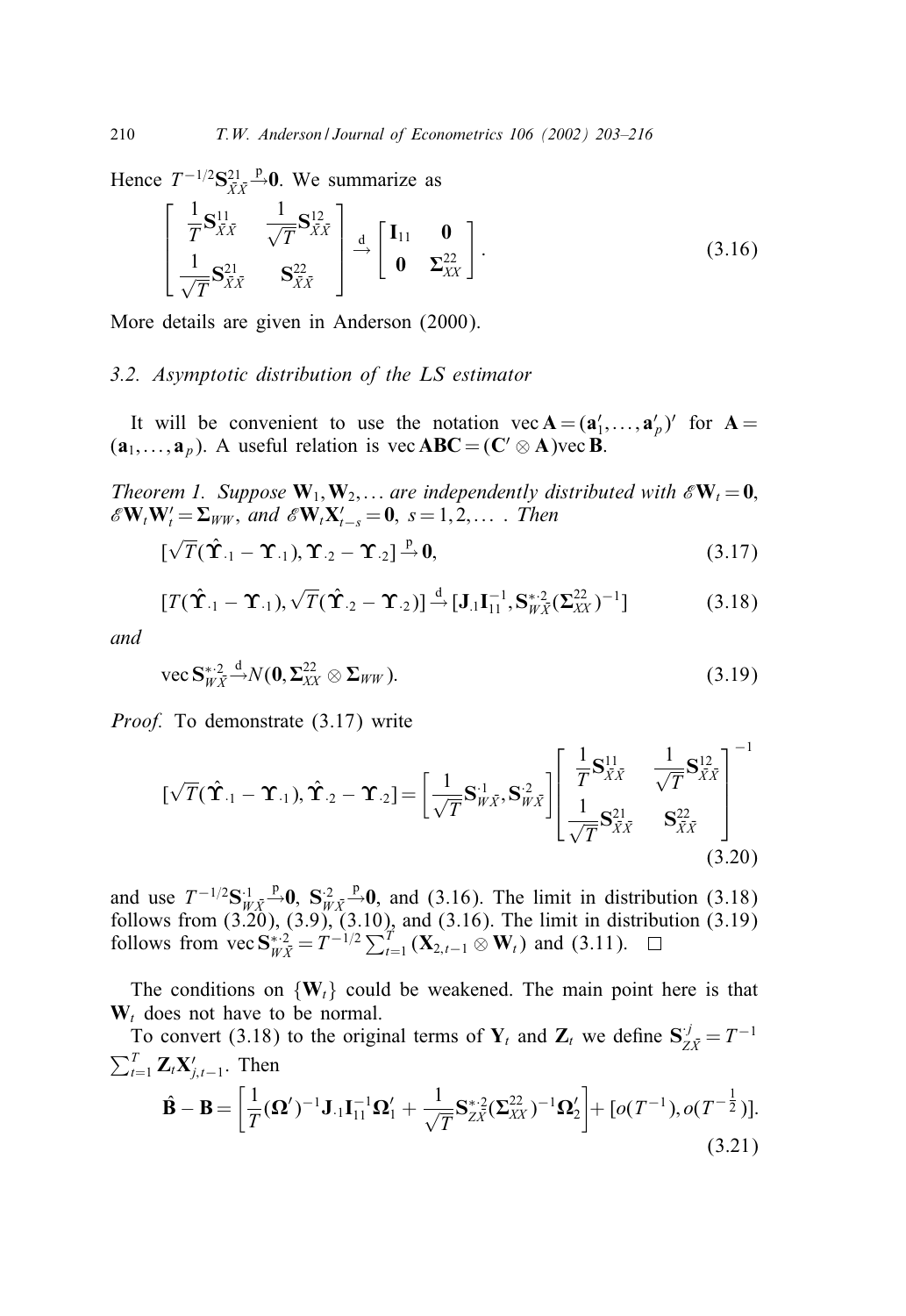This result is interpreted to mean that the discrepancy  $\hat{B} - B$  in the random walk direction multiplied by T is approximately  $({\bf Q}')^{-1}$ **J**.<sub>1</sub> ${\bf I}'_{11}$  and in the stationary direction multiplied by  $\sqrt{T}$  is approximately normal with covariances given by elements of  $(\Sigma_{XX}^{22})^{-1} \otimes \Sigma_{ZZ} = (\Omega_2' \Sigma_{YY} \Omega_2)^{-1} \otimes \Sigma_{ZZ}$ . From (3.21) we derive

$$
\sqrt{T}(\hat{\mathbf{B}} - \mathbf{B}) \stackrel{d}{\rightarrow} \mathbf{S}_{Z\bar{X}}^{* \text{-} 2} (\Sigma_{XX}^{22})^{-1} \Omega_2'
$$
  
= 
$$
\mathbf{S}_{Z\bar{Y}}^* \Omega_2 (\Omega_2' \Sigma_{YY} \Omega_2)^{-1} \Omega_2'.
$$
 (3.22)

# 4. Asymptotic distribution of the RRR estimator

In the X-coordinate system the RRR estimator of  $\Upsilon$  is

$$
\hat{\mathbf{T}}_k = \mathbf{S}_{\Delta X, \bar{X}} \mathbf{G}_2 \mathbf{G}_2',\tag{4.1}
$$

where  $\mathbf{G}_2 = (\mathbf{g}_{n+1},\ldots,\mathbf{g}_p)$ ,  $\mathbf{g}_i$  satisfies

$$
\mathbf{S}_{\bar{X},\Delta X}\mathbf{S}_{\Delta X,\Delta X}^{-1}\mathbf{S}_{\Delta X,\bar{X}}\mathbf{g} = r^2\mathbf{S}_{\bar{X}\bar{X}}\mathbf{g}, \qquad \mathbf{g}'\mathbf{S}_{\bar{X}\bar{X}}\mathbf{g} = 1 \tag{4.2}
$$

for  $r = r_i$ , and  $r_i$  ( $r_1 < \cdots < r_p$ ) satisfies

$$
|\mathbf{S}_{\bar{X},\Delta X}\mathbf{S}_{\Delta X,\Delta X}^{-1}\mathbf{S}_{\Delta X,\bar{X}} - r^2 \mathbf{S}_{\bar{X}\bar{X}}| = 0.
$$
\n(4.3)

*Theorem 2. Under the conditions of Theorem* 1

$$
\begin{bmatrix}\nT(\hat{\Upsilon}_{k}^{11} - \Upsilon_{11}) & \sqrt{T}(\hat{\Upsilon}_{k}^{12} - \Upsilon_{12}) \\
T(\hat{\Upsilon}_{k}^{21} - \Upsilon_{21}) & \sqrt{T}(\hat{\Upsilon}_{k}^{22} - \Upsilon_{22})\n\end{bmatrix} \stackrel{d}{\rightarrow} \begin{bmatrix}\n0 & S_{W\bar{X}}^{*12}(\Sigma_{XX}^{22})^{-1} \\
J_{2\cdot1}I_{11}^{-1} & S_{W\bar{X}}^{*22}(\Sigma_{XX}^{22})^{-1}\n\end{bmatrix}
$$
\n(4.4)

*and*

$$
\mathbf{J}_{2\cdot 1} = \mathbf{J}_{21} - \Sigma_{WW}^{21} (\Sigma_{WW}^{11})^{-1} \mathbf{J}_{11}
$$
  
= 
$$
\int_0^1 d[\mathbf{X}_2(u) - \Sigma_{WW}^{21} (\Sigma_{WW}^{11})^{-1} \mathbf{X}_1(u)] \mathbf{X}_1'(u).
$$
 (4.5)

*Proof.* The equations (4.2) for  $\mathbf{g} = \mathbf{g}_{n+1}, \dots, \mathbf{g}_p$  are summarized in

$$
\mathbf{Q}\mathbf{G}_2 = \mathbf{S}_{\bar{X}\bar{X}}\mathbf{G}_2\hat{\mathbf{R}}_2^2, \qquad \mathbf{G}_2'\mathbf{S}_{\bar{X}\bar{X}}\mathbf{G}_2 = \mathbf{I}, \tag{4.6}
$$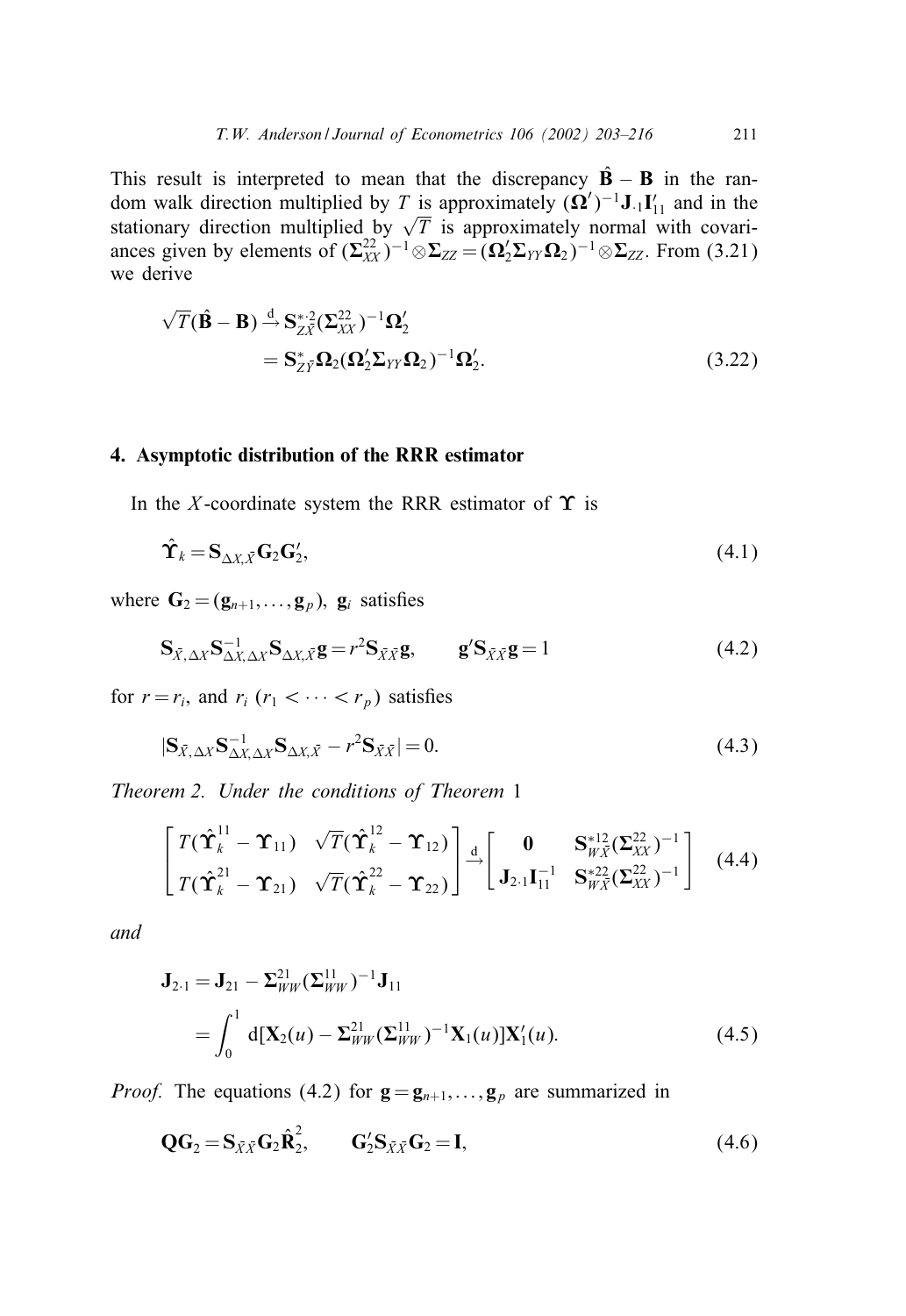where  $\mathbf{Q} = \mathbf{S}_{\bar{X}, \Delta X} \mathbf{S}_{\Delta X, \Delta X}^{-1} \mathbf{S}_{\Delta X, \bar{X}}$  and  $\hat{\mathbf{R}}_2 = \text{diag}(\mathbf{\hat{T}}_{n+1},...,\mathbf{\hat{T}}_n)$ . Let  $\mathbf{G}_2 =$  $(\mathbf{G}_{12}', \mathbf{G}_{22}')'$ . Then the Eqs. (4.6) can be written as

$$
\frac{1}{T}\mathbf{Q}_{11}T\mathbf{G}_{12} + \mathbf{Q}_{12}\mathbf{G}_{22} = \left(\frac{1}{T}\mathbf{S}_{\bar{X}\bar{X}}^{11}T\mathbf{G}_{12} + \mathbf{S}_{\bar{X}\bar{X}}^{22}\mathbf{G}_{22}\right)\hat{\mathbf{R}}_{2}^{2},\tag{4.7}
$$

$$
\frac{1}{T}\mathbf{Q}_{21}T\mathbf{G}_{12} + \mathbf{Q}_{22}\mathbf{G}_{22} = \left(\frac{1}{T}\mathbf{S}_{\bar{X}\bar{X}}^{21}T\mathbf{G}_{12} + \mathbf{S}_{\bar{X}\bar{X}}^{22}\mathbf{G}_{22}\right)\hat{\mathbf{R}}_{2}^{2},
$$
\n(4.8)

$$
(T\mathbf{G}'_{12}, \mathbf{G}'_{22}) \begin{bmatrix} \frac{1}{T^2} \mathbf{S}_{\bar{X}\bar{X}}^{11} & \frac{1}{T} \mathbf{S}_{\bar{X}\bar{X}}^{12} \\ \frac{1}{T} \mathbf{S}_{\bar{X}\bar{X}}^{21} & \mathbf{S}_{\bar{X}\bar{X}}^{22} \end{bmatrix} \begin{bmatrix} T\mathbf{G}_{12} \\ \mathbf{G}_{22} \end{bmatrix} = \mathbf{I}.
$$
 (4.9)

Define H by  $TG_{12} = HG_{22}$ . Since  $T^{-1}\mathbf{Q}_{11} \stackrel{p}{\rightarrow} \mathbf{0}$ ,  $T^{-1}\mathbf{Q}_{21} \stackrel{p}{\rightarrow} \mathbf{0}$ , and  $T^{-2}\mathbf{S}^{11}_{\bar{X}\bar{X}}$  $\stackrel{p}{\rightarrow}$  0, (4.7), (4.8), and (4.9) are asymptotically equivalent to

$$
\mathbf{Q}_{12}\mathbf{G}_{22} = (\mathbf{I}_{11}\mathbf{H} + \mathbf{S}_{\bar{X}\bar{X}}^{12})\mathbf{G}_{22}\hat{\mathbf{R}}_{2}^{2},
$$
\n(4.10)

$$
\mathbf{Q}_{22}\mathbf{G}_{22} = \mathbf{S}_{\bar{X}\bar{X}}^{22}\mathbf{G}_{22}\hat{\mathbf{R}}_{2}^{2},\tag{4.11}
$$

$$
G'_{22}S_{\bar{X}\bar{X}}^{22}G_{22} = I.
$$
\n(4.12)

We can solve (4.10) for

$$
\mathbf{H} = \mathbf{I}_{11}^{-1} (\mathbf{Q}_{12} \mathbf{G}_{22} \hat{\mathbf{R}}_2^{-2} \mathbf{G}_{22}^{-1} - \mathbf{S}_{\bar{X}\bar{X}}^{12})
$$
  
=  $\mathbf{I}_{11}^{-1} (\mathbf{Q}_{12} \mathbf{Q}_{22}^{-1} \mathbf{S}_{\bar{X}\bar{X}}^{22} - \mathbf{S}_{\bar{X}\bar{X}}^{12}).$  (4.13)

From

$$
\mathbf{S}_{\Delta X, \bar{X}} \stackrel{\mathrm{d}}{\rightarrow} \begin{bmatrix} \mathbf{J}_{11} & \mathbf{0} \\ -\boldsymbol{\Sigma}_{WW}^{21} & \mathbf{\hat{T}}_{22} \boldsymbol{\Sigma}_{XX}^{22} \end{bmatrix}
$$
(4.14)

and

$$
\mathbf{S}_{\Delta X, \Delta X} \xrightarrow{\mathbf{p}} \Sigma_{\Delta X, \Delta X} = \begin{bmatrix} \Sigma_{WW}^{11} & \Sigma_{WW}^{12} \\ \Sigma_{WW}^{21} & \Sigma_{WW}^{22} + \mathbf{\Upsilon}_{22} \Sigma_{XX}^{22} \mathbf{\Upsilon}_{22} \end{bmatrix},\tag{4.15}
$$

we calculate

$$
\begin{bmatrix} \mathbf{Q}_{12} \\ \mathbf{Q}_{22} \end{bmatrix} \stackrel{d}{\rightarrow} \begin{bmatrix} [\mathbf{J}_{11}'(\boldsymbol{\Sigma}_{\Delta X, \Delta X}^{-1})_{12} - \boldsymbol{\Sigma}_{WW}^{12}(\boldsymbol{\Sigma}_{\Delta X, \Delta X}^{-1})_{22}] \mathbf{\Upsilon}_{22} \boldsymbol{\Sigma}_{XX}^{22} \\ \boldsymbol{\Sigma}_{XX}^{22} \mathbf{\Upsilon}_{22}'(\boldsymbol{\Sigma}_{\Delta X, \Delta X}^{-1})_{22} \mathbf{\Upsilon}_{22} \boldsymbol{\Sigma}_{XX}^{22} \end{bmatrix} .
$$
 (4.16)

Hence

$$
\mathbf{Q}_{12}\mathbf{Q}_{22}^{-1}\mathbf{S}_{\tilde{X}\tilde{X}}^{22} \stackrel{\mathrm{d}}{\rightarrow} [\mathbf{J}_{11}'(\boldsymbol{\Sigma}_{\Delta X, \Delta X}^{-1})_{12}(\boldsymbol{\Sigma}_{\Delta X, \Delta X}^{-1})_{22}^{-1} - \boldsymbol{\Sigma}_{WW}^{12}](\mathbf{\Upsilon}_{22}')^{-1} \n= -[\mathbf{J}_{11}'(\boldsymbol{\Sigma}_{WW}^{11})^{-1}\boldsymbol{\Sigma}_{WW}^{12} - \boldsymbol{\Sigma}_{WW}^{12}](\mathbf{\Upsilon}_{22}')^{-1}
$$
\n(4.17)

and

$$
\mathbf{H} \stackrel{\mathrm{d}}{\rightarrow} \mathbf{I}_{11}^{-1} \mathbf{J}_{2\cdot 1}^{\prime} (\mathbf{\Upsilon}_{22}^{\prime})^{-1},\tag{4.18}
$$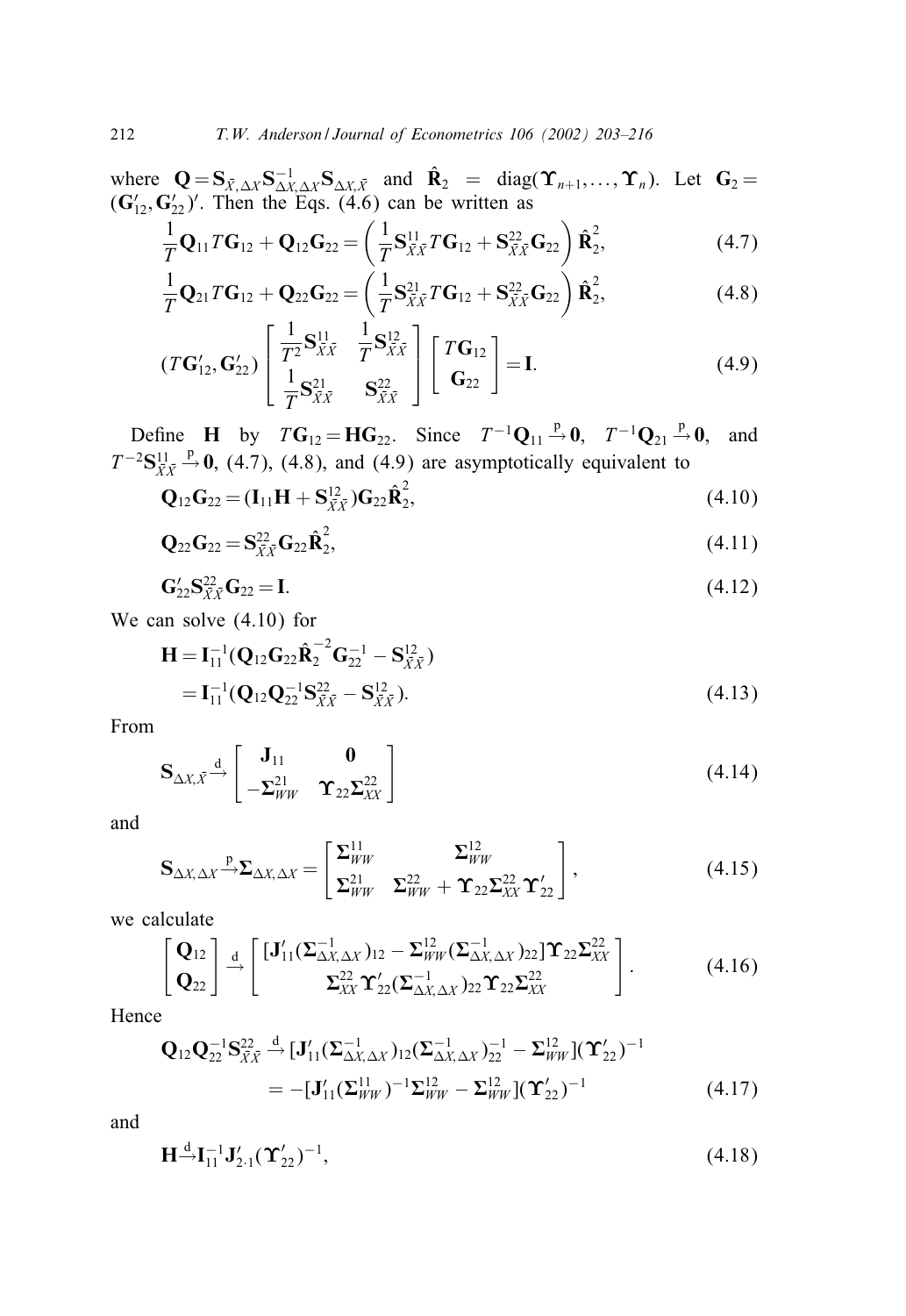where  $J_{2\cdot 1}$  is given by (4.5). Now we calculate  $\hat{\Upsilon}_k = S_{\Delta X, \bar{X}} G_2 G_2'$ , where

$$
\mathbf{G}_{2} = \begin{bmatrix} \mathbf{G}_{12} \\ \mathbf{G}_{22} \end{bmatrix} = \begin{bmatrix} \mathbf{0} \\ \mathbf{\Gamma}_{22} \end{bmatrix} + \begin{bmatrix} \frac{1}{T} \mathbf{H} \mathbf{G}_{22} \\ \frac{1}{\sqrt{T}} \mathbf{G}_{22}^{*} \end{bmatrix},
$$
(4.19)  

$$
\mathbf{S}_{\Delta X, \bar{X}} = \begin{bmatrix} \mathbf{0} & \mathbf{0} \\ -\Sigma_{WW}^{21} & \mathbf{\Upsilon}_{2} \Sigma_{XX}^{22} \end{bmatrix} + \begin{bmatrix} \mathbf{S}_{W\bar{X}}^{11} & \frac{1}{\sqrt{T}} \mathbf{S}_{W\bar{X}}^{*12} \\ \mathbf{S}_{\Delta X, \bar{X}}^{21} + \Sigma_{WW}^{21} & \frac{1}{\sqrt{T}} (\mathbf{\Upsilon}_{22} \mathbf{S}_{X\bar{X}}^{*22} + \mathbf{S}_{W\bar{X}}^{*22}) \end{bmatrix}.
$$
(4.20)

Then  $\hat{\Upsilon}_k$  is

$$
\mathbf{S}_{\Delta X, \bar{X}} \mathbf{G}_2 \mathbf{G}_2' = \begin{bmatrix} \mathbf{0} & \mathbf{0} \\ \mathbf{0} & \mathbf{\hat{T}}_{22} \end{bmatrix} + \begin{bmatrix} \frac{1}{T} \mathbf{S}_{W\bar{X}}^{*12} (\Sigma_{XX}^{22})^{-1} \\ \frac{1}{T} \mathbf{\hat{T}}_{22} \Sigma_{\bar{X}\bar{X}}^{22} \mathbf{\Gamma}_{22} \mathbf{G}_{22}' \mathbf{H}' & \frac{1}{T} \Sigma_{WW}^{21} \mathbf{H} \mathbf{G}_{22} \mathbf{\Gamma}_{22}' + \frac{1}{\sqrt{T}} \{ \mathbf{S}_{W\bar{X}}^{*22} (\Sigma_{XX}^{22})^{-1} \\ + \mathbf{\hat{T}}_{2} [\mathbf{S}_{\bar{X}\bar{X}}^{*22} (\Sigma_{XX}^{22})^{-1} + \Sigma_{XX}^{22} \mathbf{\Gamma}_{22} \mathbf{G}_{22}' + \Sigma_{XX}^{22} \mathbf{\Gamma}_{22}' \mathbf{\Gamma}_{22}' ] \} \end{bmatrix} + \begin{bmatrix} \mathbf{0} & o_p(T^{-1/2}) \\ o_p(T^{-1}) & o_p(T^{-1/2}) \end{bmatrix}.
$$
\n(4.21)

From (4.12) we have

$$
\mathbf{I} = \Gamma_{22}' \Sigma_{XX}^{22} \Gamma_{22} + \frac{1}{\sqrt{T}} (\Gamma_{22}' \mathbf{S}_{XX}^{*22} \Gamma_{22} + \Gamma_{22}' \Sigma_{XX}^{22} \mathbf{G}_{22}^{*} + \mathbf{G}_{22}^{*2} \Sigma_{XX}^{22} \Gamma_{22})
$$
  
+  $o_{p}(T^{-1/2}),$  (4.22)

implying

$$
\mathbf{0} = (\mathbf{\Sigma}_{XX}^{22})^{-1} \mathbf{S}_{\bar{X}\bar{X}}^{*22} (\mathbf{\Sigma}_{XX}^{22})^{-1} + \mathbf{G}_{22}^* \mathbf{\Gamma}_{22}' + \mathbf{\Gamma}_{22} \mathbf{G}_{22}^{*2} + o_p(1). \tag{4.23}
$$

When  $(4.23)$  is used in  $(4.21)$ , we obtain

$$
\mathbf{S}_{\Delta X, \bar{X}} \mathbf{G}_2 \mathbf{G}'_2 = \begin{bmatrix} \mathbf{0} & \mathbf{0} \\ \mathbf{0} & \mathbf{\hat{T}}_{22} \end{bmatrix} + \begin{bmatrix} \mathbf{0} & \frac{1}{\sqrt{T}} \mathbf{S}_{W\bar{X}}^{*12} (\mathbf{\Sigma}_{XX}^{22})^{-1} \\ \frac{1}{T} \mathbf{\hat{T}}_{22} \mathbf{H}' & \frac{1}{\sqrt{T}} \mathbf{S}_{W\bar{X}}^{*22} (\mathbf{\Sigma}_{XX}^{22})^{-1} \end{bmatrix} + \begin{bmatrix} \mathbf{0} & o_p(T^{-\frac{1}{2}}) \\ o_p(T^{-1}) & o_p(T^{-\frac{1}{2}}) \end{bmatrix} . \tag{4.24}
$$

This gives us (4.4).  $\Box$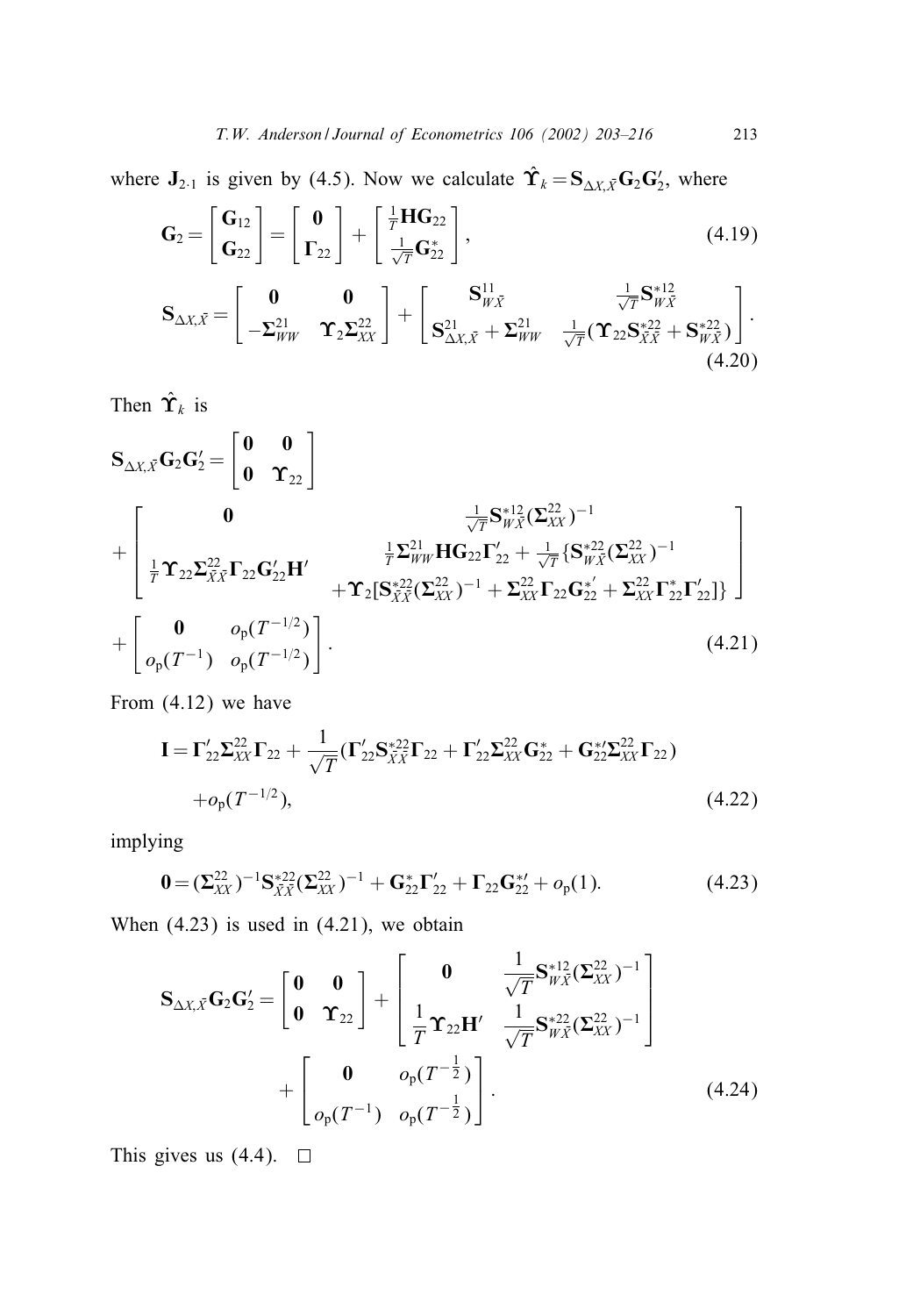## 5. Discussion

Let us compare the asymptotic distributions of the LS and RRR estimators. The asymptotic distribution of the LS estimator can be expressed as

$$
\begin{bmatrix}\nT(\hat{\mathbf{T}}_{11} - \mathbf{T}_{11}) & \sqrt{T}(\hat{\mathbf{T}}_{12} - \mathbf{T}_{12}) \\
T(\hat{\mathbf{T}}_{21} - \mathbf{T}_{21}) & \sqrt{T}(\hat{\mathbf{T}}_{22} - \mathbf{T}_{22})\n\end{bmatrix} \stackrel{d}{\rightarrow} \begin{bmatrix}\nJ_{11}\mathbf{I}_{11}^{-1} & \mathbf{S}_{W\bar{X}}^{*12}(\Sigma_{XX}^{22})^{-1} \\
J_{21}\mathbf{I}_{11}^{-1} & \mathbf{S}_{W\bar{X}}^{*22}(\Sigma_{XX}^{22})^{-1}\n\end{bmatrix}.
$$
\n(5.1)

The limiting distribution of  $T(\hat{\Upsilon}_{11} - \Upsilon_{11})$  is the distribution of  $J_{11}I_{11}^{-1}$ , while the limiting distribution of  $T(\hat{\Upsilon}_k^{11} - \Upsilon_{11})$  is 0. The limiting distribution of  $T(\hat{\Upsilon}_{21}-\Upsilon_{21})$  is that of  $J_{21}I_{11}^{-1}$  while the limiting distribution of  $T(\hat{\Upsilon}_{k}^{21}-\Upsilon_{21})$ is  $J_{2.1}I_{11}^{-1}$ . The distribution of  $J_{2.1}$  is more concentrated around 0 than that of  $J_{21}$ . For each method the estimator of  $\Upsilon_{-1}$  is superefficient.

In the original coordinate system we have

$$
\hat{\mathbf{B}}_k - \mathbf{B} = \frac{1}{T} (\mathbf{\Omega}')^{-1} \begin{bmatrix} \mathbf{0} \\ \left[ -\Sigma_{WW}^{21} (\Sigma_{WW}^{11})^{-1}, \mathbf{I} \right] \mathbf{J}_{\cdot 1} \mathbf{I}_{11}^{-1} \mathbf{\Omega}'_1 \end{bmatrix} + \frac{1}{\sqrt{T}} \mathbf{S}_{ZZ}^* (\Sigma_{XX}^{22})^{-1} \mathbf{\Omega}'_2 + [o(T^{-1}), o(T^{-1/2})] \tag{5.2}
$$

and

$$
\sqrt{T}(\hat{\mathbf{B}}_k - \mathbf{B}) \stackrel{d}{\rightarrow} \mathbf{S}_{Z\bar{X}}^* (\Sigma_{XX}^{22})^{-1} \Omega_2'
$$
  
= 
$$
\mathbf{S}_{ZY}^* \Omega_2 (\Omega_2' \Sigma_{YY} \Omega_2)^{-1} \Omega_2'.
$$
 (5.3)

Note that the limiting distribution of  $\sqrt{T}(\hat{\mathbf{B}}_k - \mathbf{B})$  is the same as the limiting distribution of  $\sqrt{T}(\hat{\mathbf{B}} - \mathbf{B})$ , but the terms of higher order are different.

The asymptotic distributions developed here do not require normality of the disturbances. In this regard the RRR estimator does not require stronger conditions than the LS estimator. This is in contrast to the fact that the asymptotic distribution of  $\mathbf{G}_2$ , a factor of  $\hat{\mathbf{T}}_k$ , does depend on normality of the disturbances.

Johansen (1995) gave (5.3) in Theorem 13:7, but he did not evaluate the term of order  $1/T$  in (5.2).

In the usual regression model (1.1) the two matrices  $\sqrt{T}(\hat{\Psi}_k - \Psi)$  and In the usual regression model (1.1) the two matrices  $\nabla T(\hat{\mathbf{r}}_k - \hat{\mathbf{r}})$  and  $\sqrt{T}(\hat{\mathbf{\Psi}}_k - \hat{\mathbf{\Psi}}_k)$  agree entirely except for the upper left-hand corner of  $(\hat{\mathbf{\Psi}}_k - \mathbf{\Psi}_k)$ being 0 (Anderson, 1999). However, in the usual regression model the transformation to canonical variables  $U = A'Y$ ,  $V = \Gamma'X$  yields an error vector  $W = A'Z = U - \Psi V$  with uncorrelated components whereas here the transformation  $\Delta X_t = \mathbf{\Omega}' \Delta Y_t$ ,  $X_{t-1} = \mathbf{\Omega}' Y_{t-1}$  yields an error vector  $\mathbf{W} = \mathbf{\Omega}' \mathbf{Z}_t =$  $\Delta \mathbf{X}_t - \mathbf{\Psi} \mathbf{X}_{t-1}$  in which  $\Sigma_{WW}^{12}$  may not be 0.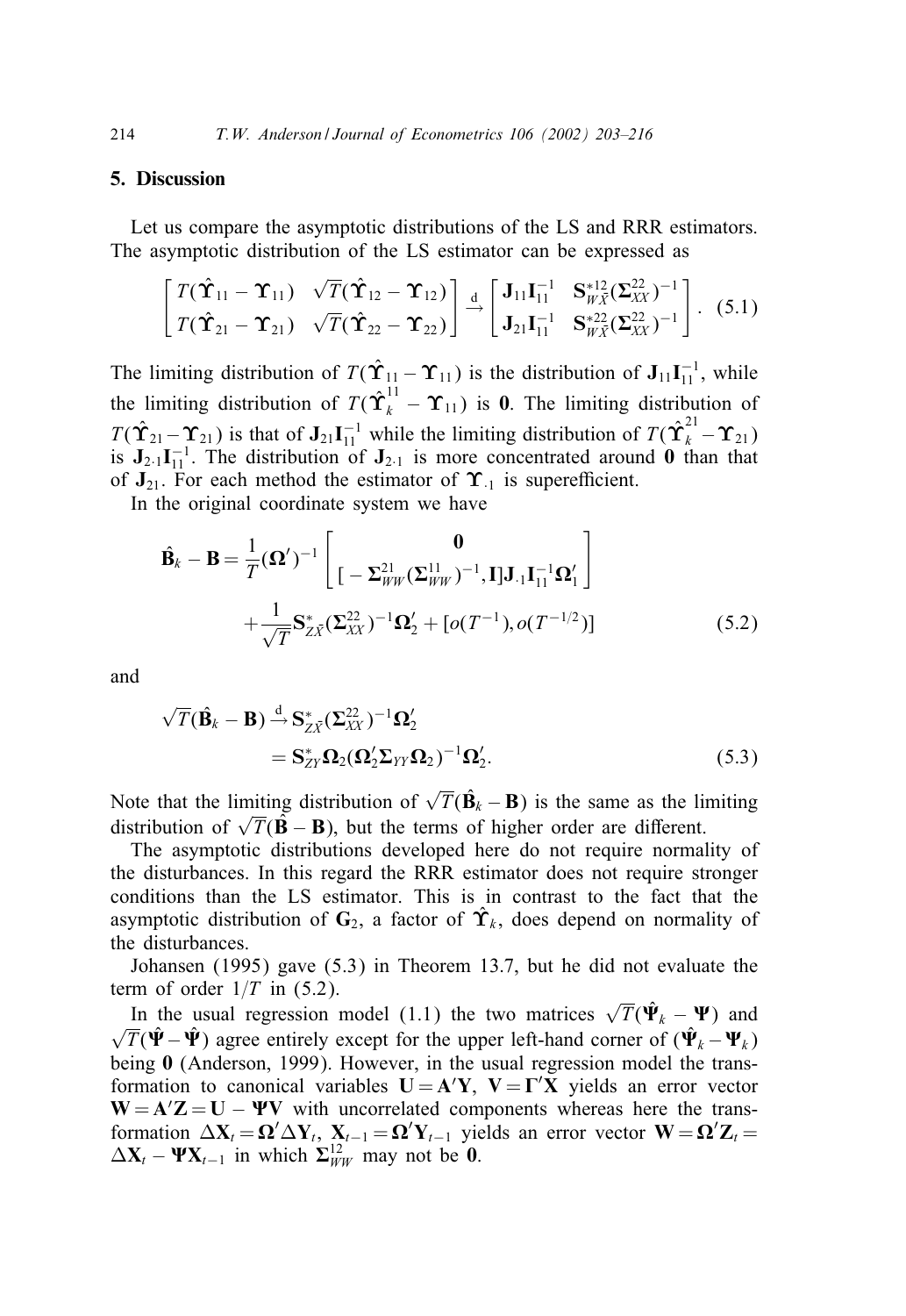#### 6. Higher-order processes

Now we consider an  $AR(m)$  process

$$
\mathbf{Y}_{t} = \sum_{j=1}^{m} \mathbf{B}_{j} \mathbf{Y}_{t-j} + \mathbf{Z}_{t}.
$$
 (6.1)

If the roots  $\lambda_1,\ldots,\lambda_{pm}$  of

$$
|\lambda^m \mathbf{I} - \lambda^{m-1} \mathbf{B}_1 - \dots - \mathbf{B}_m| = 0 \tag{6.2}
$$

satisfy  $|\lambda_i|$  < 1, j = 1, ..., pm, (6.1) defines a stationary process. If  $\lambda_i = 1$  for one or more values of  $j$ , the process is nonstationary. The model  $(6.1)$  can be put in an "error-correction form"

$$
\Delta \mathbf{Y}_t = \mathbf{\Pi} \mathbf{Y}_{t-1} + \sum_{j=1}^{m-1} \mathbf{\Pi}_j \Delta \mathbf{Y}_{t-j} + \mathbf{Z}_t, \tag{6.3}
$$

where  $\mathbf{\Pi} = \sum_{j=1}^{m} \mathbf{B}_{j} - \mathbf{I}$  and  $\mathbf{\Pi}_{i} = -\sum_{j=i+1}^{m} \mathbf{B}_{j}$ ,  $i = 1, \ldots, m-1$ .

Let the multiplicity of the root  $\lambda_i = 1$  be *n*, and define  $k = p - n$ , so  $\lambda_1 = \cdots = \lambda_n = 1$  and  $|\lambda_i| < 1$ ,  $i = n + 1, \ldots, pm$ . Assume Condition A. Then  $\Delta Y_t$  and  $\Omega'_2 Y_t$  can be given initial distributions so that  $(\Delta Y_t, \Omega'_2 Y_t)$  is stationary (Anderson, 2000), and the rank of  $\Pi$  is k. See also Johansen (1995).

The model (6.3) is of the form  $Y = A_1V_1 + A_2V_2 + Z$  with Y replaced by  $\Delta Y_t$ ,  $A_1$  by  $\Pi$ ,  $V_1$  by  $Y_{t-1}$ ,  $A_2$  by  $(\Pi_1,\ldots,\Pi_{m-1}) = \Pi$  and  $V_2$  by  $(\Delta Y_1, \ldots, \Delta Y'_{t-m+1})^{\prime} = \bar{\Delta} Y_{t-1}$ . Then the parameters can be estimated by reduced rank regression (Anderson, 1951). In the definitions of the LS estimator of  $\Pi$  (2.3) and the RRR estimator (2.6)  $\Delta Y_t$  and  $Y_{t-1}$  are replaced by

$$
\Delta \mathbf{Y}_t - \mathbf{S}_{\Delta Y, \bar{\Delta} Y} \mathbf{S}_{\bar{\Delta} Y, \bar{\Delta} Y}^{-1} \bar{\Delta} \mathbf{Y}_{t-1},
$$
\n(6.4)

$$
\mathbf{Y}_{t-1} - \mathbf{S}_{\bar{Y}, \bar{\Delta}Y} \mathbf{S}_{\bar{\Delta}Y, \bar{\Delta}Y}^{-1} \bar{\Delta} \mathbf{Y}_{t-1}.
$$
\n(6.5)

The asymptotic distribution of the canonical correlations and vectors has been given by Anderson (2001a) and of the correlations by Hansen and Johansen (1999).

#### **References**

- Anderson, T.W., 1951. Estimating linear restrictions on regression coefficients for multivariate normal distributions. Annals of Mathematical Statistics 22, 327–351. [Correction, Annals of Statistics 8, 1980, p. 1400.]
- Anderson, T.W., 1999. Asymptotic distribution of the reduced rank regression estimator under general conditions. Annals of Statistics 70, 1–29.
- Anderson, T.W., 2000. The asymptotic distribution of canonical correlations and variates in cointegrated models. Proceedings of the National Academy of Sciences 97, 7068–7073.